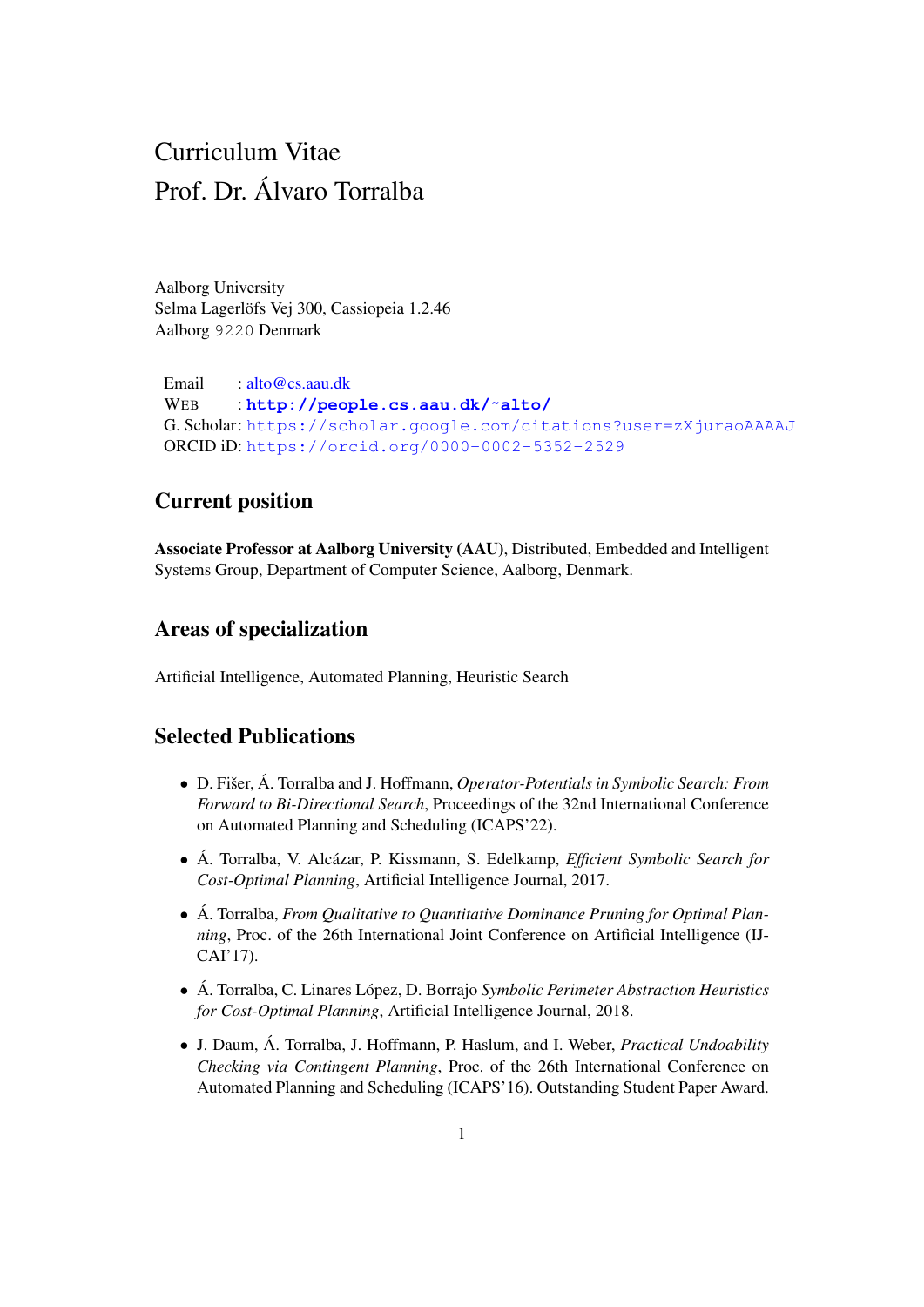- Á. Torralba and P. Kissmann, *Focusing on What Really Matters: Irrelevance Pruning in Merge-and-Shrink*, Proc. of the 8th Symposium on Combinatorial Search (SOCS'15). Best Paper Award
- Á. Torralba and J. Hoffmann, *Simulation-Based Admissible Dominance Pruning*, Proc. of the 24th International Joint Conference on Artificial Intelligence (IJCAI'15).
- Á. Torralba, V. Alcázar *Constrained Symbolic Search: On Mutexes, BDD Minimization and More*, Proc. of the 6th Symposium on Combinatorial Search (SOCS'13). Best Paper Award

### **Positions**

- 2020 now Associate Professor at Aalborg University (AAU), Aalborg, Denmark. 2019 – 2020 Post-doc researcher at Helmholtz Center for Information Security (CISPA), Saarland Informatics Campus, Saarbrücken, Germany. 2014 – 2019 Post-doc researcher at Saarland University, Saarland Informatics Campus, Saarbrücken, Germany.
- 2010 2014 P.h.D. student, funded member of graduate school at Universidad Carlos III de Madrid.
- 2009 2010 Technical support for research at Universidad Carlos III de Madrid.

# **Oualifications**

| 2015 | Promotion to Dr. at Universidad Carlos III de Madrid, Spain.            |
|------|-------------------------------------------------------------------------|
|      | "Symbolic Search and Abstraction Heuristics for Cost-Optimal Planning". |
|      | Supervisors: Prof. Daniel Borrajo and Prof. Carlos Linares López.       |
|      | Final grade: "cum laude".                                               |
| 2010 | Master in Computer Science and Technology.                              |
|      | Universidad Carlos III de Madrid                                        |
| 2009 | Diploma in Computer Science Engineering.                                |
|      | Universidad Carlos III de Madrid                                        |

### Awards

2022 AAAI 2022 Honorable Mention in the Outstanding Paper Award. For the paper *Operator-Potential Heuristics for Symbolic Search*, co-authored with Daniel Fišer and Jörg Hoffmann.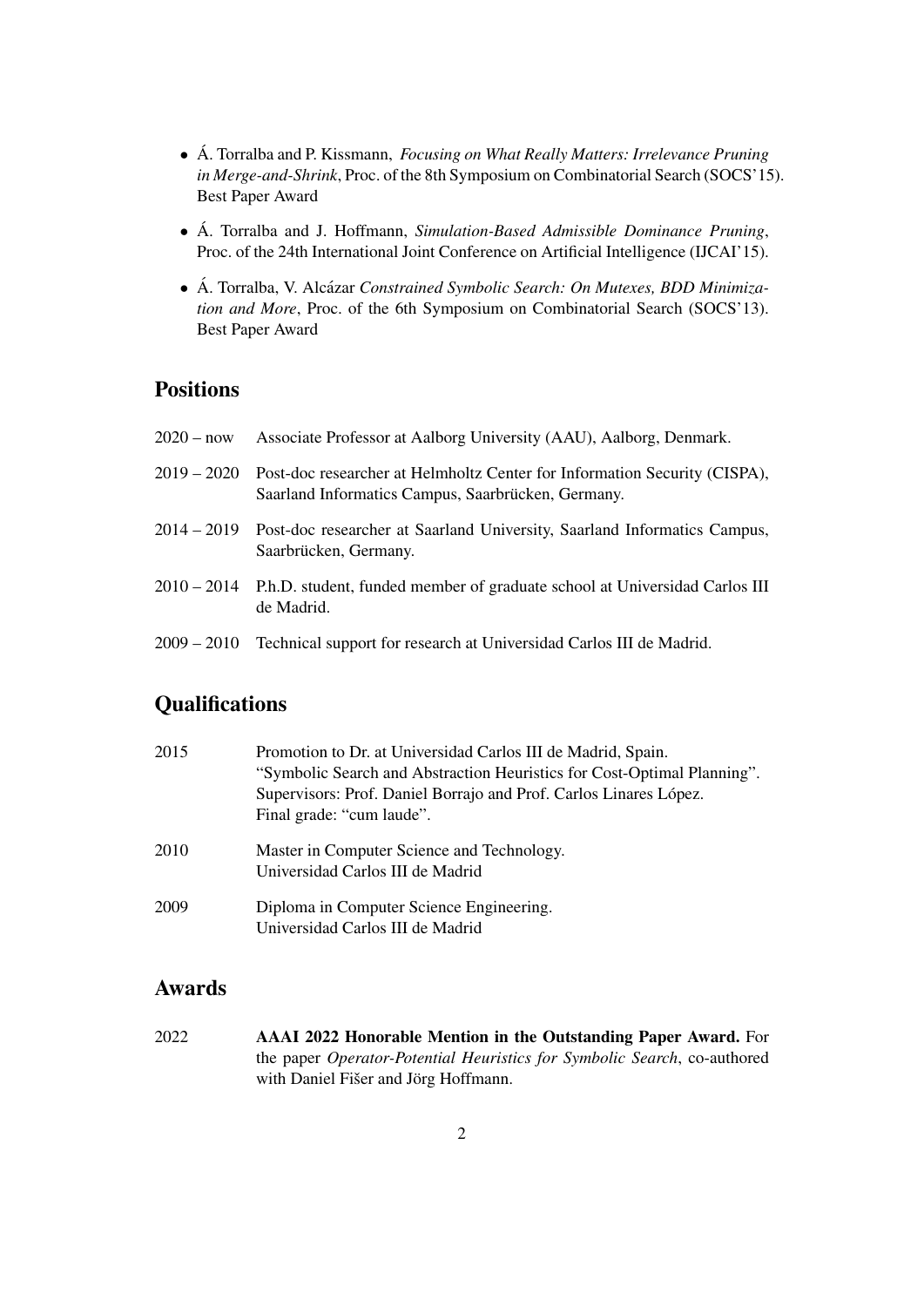| 2018 | Distinguished Program Comitee Member (Level 2) at International Joint     |
|------|---------------------------------------------------------------------------|
|      | Conference on Artificial Intelligence (IJCAI-ECAI'18) (Top 33 of 2016 re- |
|      | viewers).                                                                 |

- 2016 Honorable Mention in ICAPS Best Dissertation Award 2016.
- 2016 ICAPS 2016 Outstanding Student Paper Award. For the paper *Practical Undoability Checking via Contingent Planning*, co-authored with Jeanette Daum, Jörg Hoffmann, Patrik Haslum, and Ingo Weber.
- 2016 Developer of the *SymPA* planner, runner-up of the 1st unsolvability international planning competition (IPC'16).
- 2015 Best Paper Award at the 8th Symposium on Combinatorial Search (SoCS'15). For the paper *Focusing on What Really Matters: Irrelevance Pruning in Merge-and-Shrink*, co-authored with Peter Kissmann.
- 2014 Developer of the *SymBA*<sup>\*</sup>-2 planner, winner of the sequential-optimal track of the 8th international planning competition (IPC'14). (joint work with Vidal Alcázar, Peter Kissmann, Stefan Edelkamp, and Daniel Borrajo)
- 2014 Developer of the *cGamer* planner, runner-up of the sequential-optimal track of the 8th international planning competition (IPC'14). (joint work with Vidal Alcázar, Peter Kissmann, and Stefan Edelkamp)
- 2013 Best Paper Award at the 6th Symposium on Combinatorial Search (SoCS'13). For the paper *Constrained Symbolic Search: On Mutexes, BDD Minimization and More*, co-authored with Vidal Alcázar.

### **Visits**

| 2019      | Visit to Antonín Komenda in Czech Technical University in Prague, Czech<br>Republic. (1 week)            |
|-----------|----------------------------------------------------------------------------------------------------------|
| 2018      | Visit to Malte Helmert in Universität Basel, Switzerland. (1 week)                                       |
| 2014-2018 | Visit to Carlos Areces in Universidad Nacional de Córdoba, Argentina.<br>(Globally 3 months in 4 visits) |
| 2012      | Visit to Stefan Edelkamp in Universität Bremen, Germany. (3 months)                                      |

# **Publications**

### Journal Articles

1. Á. Torralba, C. Linares López, D. Borrajo, *Symbolic Perimeter Abstraction Heuristics for Cost-Optimal Planning*, Artificial Intelligence Journal, 2018.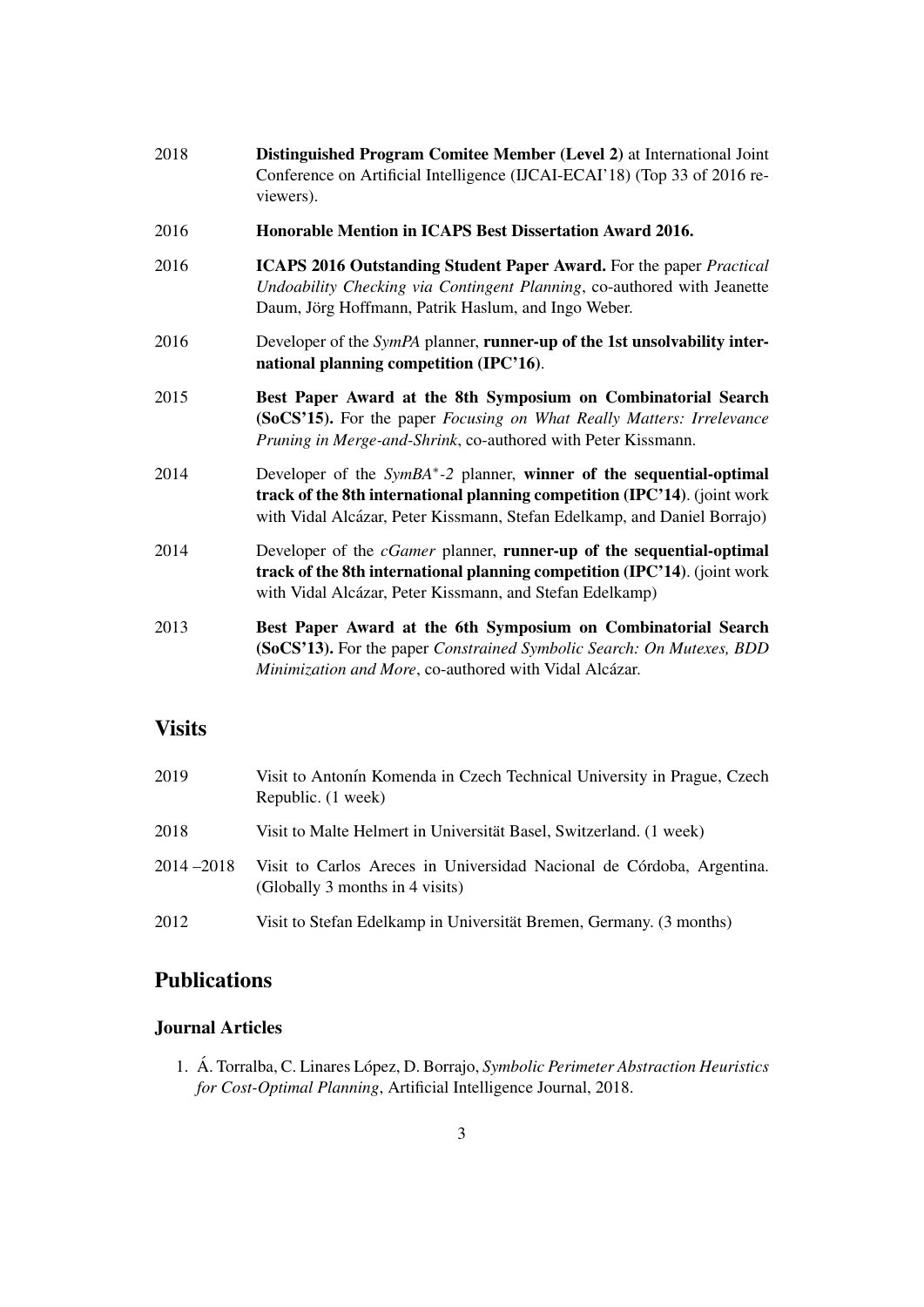- 2. Á. Torralba, V. Alcázar, P. Kissmann, S. Edelkamp, *Efficient Symbolic Search for Cost-Optimal Planning*, Artificial Intelligence Journal, 2017.
- 3. V. Demberg, J. Hoffmann, D. Howcroft, D. Klakow, and Á. Torralba, *Search Challenges in Natural Language Generation with Complex Optimization Objectives*, Kuenstliche Intelligenz, 2015.
- 4. J. García, J. E. Flórez, Á. Torralba, D. Borrajo C. Linares López, A. García Olaya and J. Sáenz, *Combining linear programming and automated planning to solve intermodal transportation problems*, European Journal of Operational Research, 2013

#### Conference Papers

- 5. S. Sievers, D. Gnad and A. Torralba, ´ *Additive Pattern Databases for Decoupled Search*, Proceedings of the 15th Annual Symposium on Combinatorial Search (SOCS'22).
- 6. S. Schmid, B. C. Schrenk and A. Torralba, *NetStack: A Game Approach to Synthesizing Consistent Network Updates*, Proceedings of the 21st IFIP Networking 2022 Conference (IFIP'22).
- 7. T. Klößner, M. Steinmetz, Á. Torralba and J. Hoffmann, *Pattern Selection Strategies for Pattern Databases in Probabilistic Planning*, Proceedings of the 32nd International Conference on Automated Planning and Scheduling (ICAPS'22).
- 8. D. Fišer, Á. Torralba and J. Hoffmann, *Operator-Potentials in Symbolic Search: From Forward to Bi-Directional Search*, Proceedings of the 32nd International Conference on Automated Planning and Scheduling (ICAPS'22).
- 9. D. Gnad, Á. Torralba P. Rytir, L. Chrpa and S. Edelkamp, Beyond Stars Generalized *Topologies for Decoupled Search*, Proceedings of the 32nd International Conference on Automated Planning and Scheduling (ICAPS'22).
- 10. R. Horčík, Á. Torralba and D. Fišer, *Optimal Mixed Strategies for Cost-Adversarial Planning Games*, Proceedings of the 32nd International Conference on Automated Planning and Scheduling (ICAPS'22).
- 11. D. Fišer, Á. Torralba and J. Hoffmann, *Operator-Potential Heuristics for Symbolic Search*, Proceedings of the 36th AAAI Conference on Artificial Intelligence (AAAI'22).
- 12. R. Horčík, D. Fišer and Á. Torralba, *Homomorphisms of Lifted Planning Tasks: The Case for Delete-free Relaxation Heuristics*, Proceedings of the 36th AAAI Conference on Artificial Intelligence (AAAI'22).
- 13. P. Lauer, Á. Torralba, D. Fišer, D. Höller, J. Wichlacz and J. Hoffmann, *Polynomial-Time in PDDL Input Size: Making the Delete Relaxation Feasible for Lifted Planning*, Proceedings of the 30th International Joint Conference on Artificial Intelligence (IJ-CAI'21).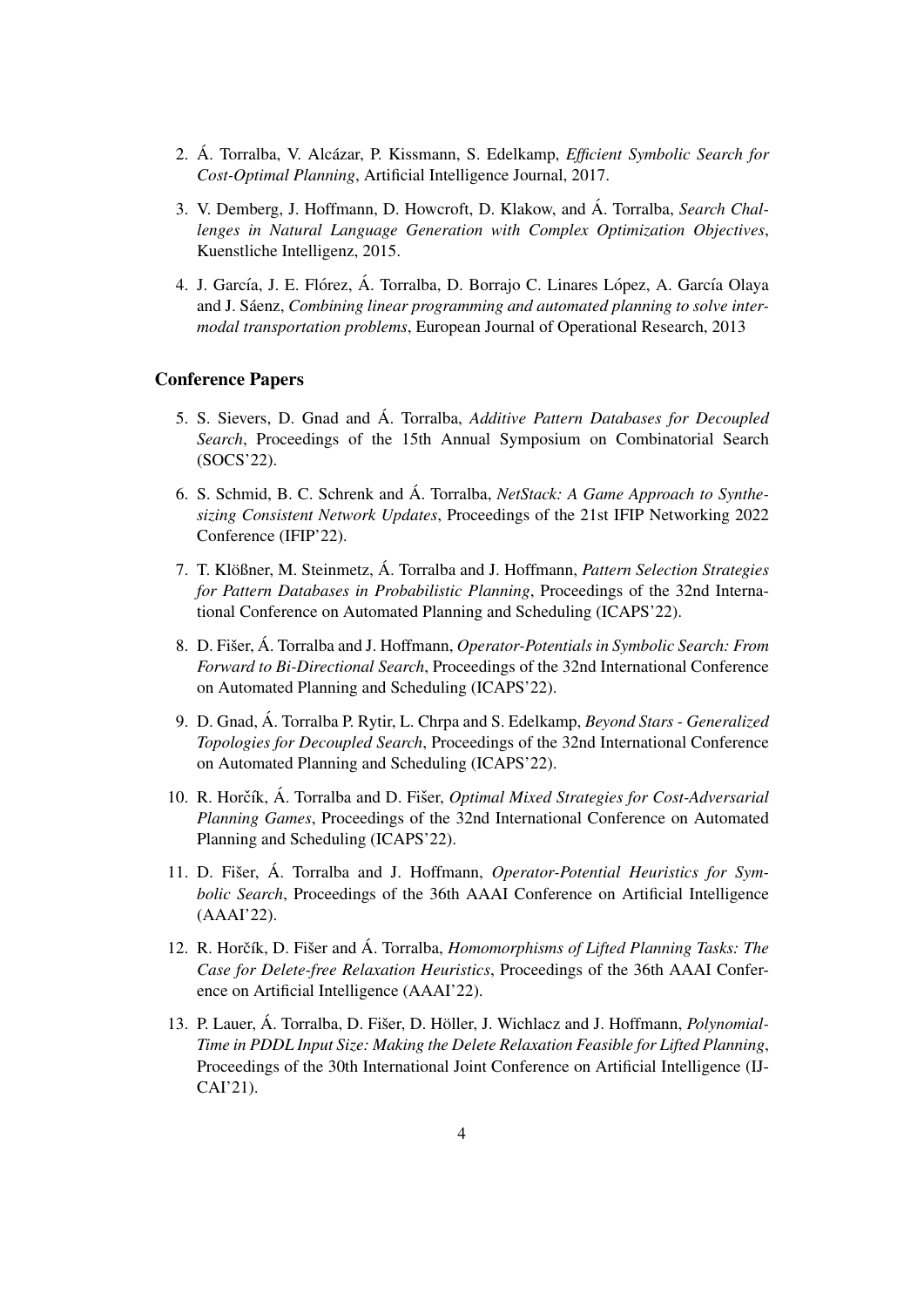- 14. Á. Torralba, J. Seipp and S. Sievers, *Automatic Instance Generation for Classical Planning*, Proceedings of the 31st International Conference on Automated Planning and Scheduling (ICAPS'21).
- 15. T. Klößner, M. Steinmetz, J. Hoffmann and Á. Torralba, *Pattern Databases for Goal-Probability Maximization in Probabilistic Planning*, Proceedings of the 31st International Conference on Automated Planning and Scheduling (ICAPS'21).
- 16. A. Torralba, *On the Optimal Efficiency of A<sup>∗</sup> with Dominance Pruning*, Proceedings of the 35th AAAI Conference on Artificial Intelligence (AAAI'21).
- 17. Á. Torralba, P. Speicher, R. Künnemann, M. Steinmetz and J. Hoffmann, *Faster Stackelberg Planning via Symbolic Search and Information Sharing*, Proceedings of the 35th AAAI Conference on Artificial Intelligence (AAAI'21).
- 18. N. Tran, P. Speicher, R. Künnemann, M. Backes, Á. Torralba, and J. Hoffmann, *Planning in the Browser*, System Demonstration at the 30th International Conference on Automated Planning and Scheduling (ICAPS'20)
- 19. A. Köhn, J. Wichlacz, C. Schäffer, Á. Torralba, J. Hoffmann and A. Koller, *Generating Instructions at Different Levels of Abstraction*, Proceedings of the 28th International Conference on Computational Linguistics (Coling'20).
- 20. A. Köhn, J. Wichlacz, C. Schäffer, Á. Torralba, J. Hoffmann and A. Koller, *MC*-*Saar-Instruct: A Platform for Minecraft Instruction Giving Agents*, Proceedings of the 21st Annual Meeting of the Special Interest Group on Discourse and Dialogue (SIGDIAL'20).
- 21. R. Eifler, M. Steinmetz, A. Torralba and J. Hoffmann, ´ *Plan-Space Explanation via Plan-Property Dependencies: Faster Algorithms & More Powerful Properties*, Proceedings of the 29th International Joint Conference on Artificial Intelligence (IJ-CAI'20).
- 22. J. Wichlacz, D. Höller, A. Torralba and J. Hoffmann, *Applying Monte-Carlo Tree Search in HTN Planning*, Proceedings of the 13th Annual Symposium on Combinatorial Search (SOCS'20).
- 23. J. Groß, Á. Torralba and M. Fickert, *Novel Is Not Always Better: On the Relation between Novelty and Dominance Pruning.*, Proceedings of the 34th AAAI Conference on Artificial Intelligence (AAAI'20).
- 24. Á. Torralba, S. Sievers, *Merge-and-Shrink Task Reformulation for Classical Planning*, Proceedings of the 28th International Joint Conference on Artificial Intelligence (IJCAI'19).
- 25. S. Franco, Á. Torralba, *Interleaving Heuristic Improvement and Search*, Proceedings of the 12th Annual Symposium on Combinatorial Search (SOCS'19).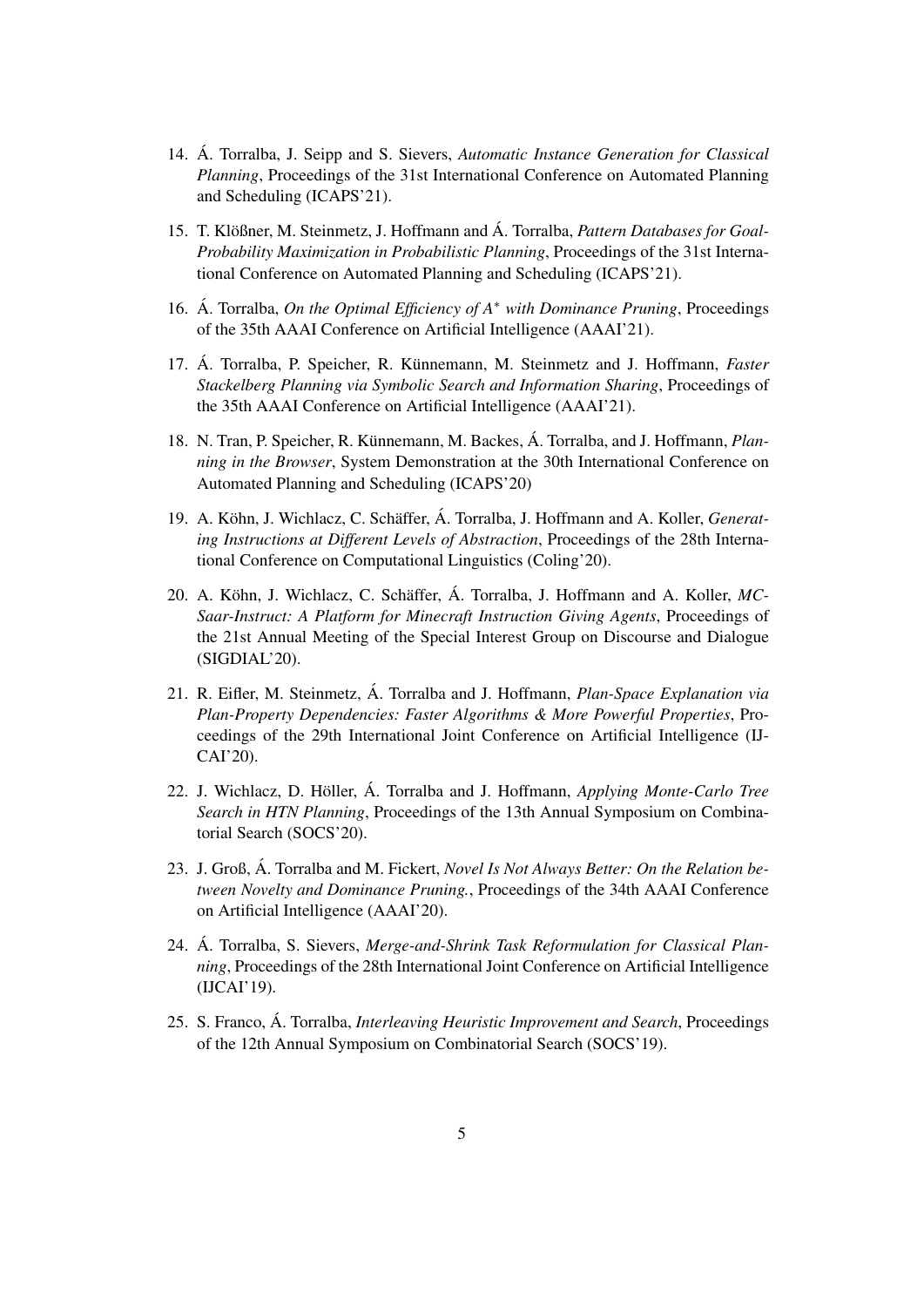- 26. M. Steinmetz, A. Torralba, *Bridging the Gap Between Abstractions and Critical-Path Heuristics via Hypergraphs*, Proceedings of the 29th International Conference on Automated Planning and Scheduling (ICAPS'19).
- 27. D. Speck, F. Geißer, R. Mattmüller, Á. Torralba, *Symbolic Planning with Axioms*, Proceedings of the 29th International Conference on Automated Planning and Scheduling (ICAPS'19).
- 28. D. Gnad, Á. Torralba, M. Dominguez, C. Areces, F. Bustos, *Learning How to Ground a Plan - Partial Grounding in Classical Planning*, Proceedings of the 33rd AAAI Conference on Artificial Intelligence (AAAI'19).
- 29. D. Fišer, Á. Torralba, A. Shleyfman, *Operator Mutexes and Symmetries for Simplifying Planning Tasks*, Proceedings of the 33rd AAAI Conference on Artificial Intelligence (AAAI'19).
- 30. A. Torralba, ´ *Completeness-Preserving Dominance Techniques for Satisficing Planning*, Proceedings of the 27th International Joint Conference on Artificial Intelligence (IJCAI'18).
- 31. A. Torralba, ´ *From Qualitative to Quantitative Dominance Pruning*, Proceedings of the 26th International Joint Conference on Artificial Intelligence (IJCAI'17).
- 32. S. Franco, A. Torralba, L. H. S. Lelis, and M. Barley, ´ *On Creating Complementary Pattern Databases*, Proceedings of the 26th International Joint Conference on Artificial Intelligence (IJCAI'17).
- 33. D. Gnad, Á. Torralba, and J. Hoffmann, Symbolic Leaf Representation in Decou*pled Search*, Proceedings of the 10th Annual Symposium on Combinatorial Search (SOCS'17).
- 34. D. Gnad, Á. Torralba, A. Shleyfman, and J. Hoffmann, *Symmetry Breaking in Star-Topology Decoupled Search*, Proceedings of the 27th International Conference on Automated Planning and Scheduling (ICAPS'17).
- 35. M. Schwenger, A. Torralba, J. Hoffmann, D. Howcroft, V. Demberg, *From OpenCCG to AI Planning: Detecting Infeasible Edges in Sentence Generation*, Proceedings of the 26th International Conference on Computational Linguistics (Coling'16).
- 36. A. Torralba, D. Gnad, P. Dubbert, J. Hoffmann, ´ *On State-Dominance Criteria in Fork-Decoupled Search*, Proceedings of the 25th International Joint Conference on Artificial Intelligence (IJCAI'16).
- 37. A. Torralba, C. Linares López, D. Borrajo, *Abstraction Heuristics for Symbolic Bidirectional Search*, Proceedings of the 25th International Joint Conference on Artificial Intelligence (IJCAI'16).
- 38. J. Daum, A. Torralba, J. Hoffmann, P. Haslum, and I. Weber, ´ *Practical Undoability Checking via Contingent Planning*, Proceedings of the 26th International Conference on Automated Planning and Scheduling (ICAPS'16).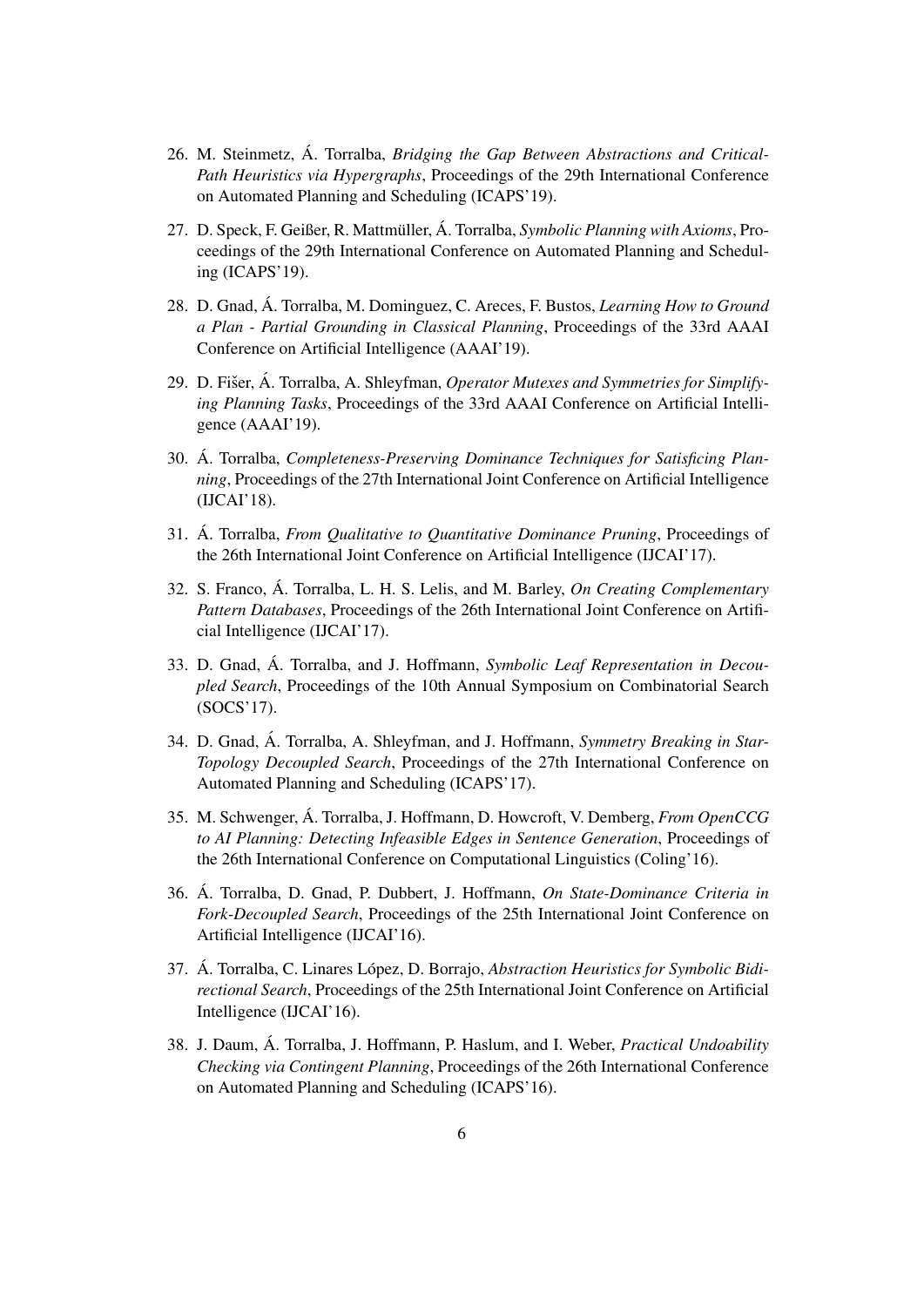- 39. M. Schwenger, A. Torralba, J. Hoffmann, D. Howcroft, V. Demberg, ´ *Using AI Planning Techniques in OpenCCG: Detecting Infeasible Composites in Sentence Generation*, KI 2016 -OGAI-Tagung 2016, 30.
- 40. A. Torralba and P. Kissmann, *Focusing on What Really Matters: Irrelevance Pruning in Merge-and-Shrink*, Proceedings of the 8th Symposium on Combinatorial Search (SOCS'15).
- 41. A. Torralba and J. Hoffmann, *Simulation-Based Admissible Dominance Pruning*, Proceedings of the 24th International Joint Conference on Artificial Intelligence (IJ-CAI'15).
- 42. V. Alcázar and Á. Torralba, A Reminder about the Importance of Computing and *Exploiting Invariants in Planning*, Proceedings of the 25th International Conference on Automated Planning and Scheduling (ICAPS'15).
- 43. S. Edelkamp, P. Kissmann and A. Torralba, ´ *BDDs Strike Back (in AI Planning)*, Proceedings of the 29th AAAI Conference on Artificial Intelligence (AAAI'15).
- 44. J. Hoffmann, P. Kissmann, and A. Torralba, ´ *"Distance"? Who Cares? Tailoring Merge-and-Shrink Heuristics to Detect Unsolvability*, Proceedings of the 21st European Conference on Artificial Intelligence (ECAI'14).
- 45. Á. Torralba, V. Alcázar, *Constrained Symbolic Search: On Mutexes, BDD Minimization and More*, Proceedings of the 6th Symposium on Combinatorial Search (SOCS'13).
- 46. Á. Torralba, C. Linares López, D. Borrajo, *Symbolic Merge-and-Shrink for Cost-Optimal Planning*, Proceedings of the 23rd International Joint Conference on Artificial Intelligence (IJCAI'13).
- 47. A. Torralba, S. Edelkamp, P. Kissmann, ´ *Transition Trees for Cost-Optimal Symbolic Planning*, Proceedings of the 23rd International Conference on Automated Planning and Scheduling (ICAPS'13).
- 48. J. García, Á. Torralba, A. García Olaya, J. E. Flórez, D. Borrajo, Solving Multi-modal *and Uni-modal Transportation Problems through TIMIPlan*, Proceedings of the 13th Symposium on Control in Transportation Systems (IFAC'12).
- 49. S. Edelkamp, P. Kissmann, A. Torralba, ´ *Symbolic A\*ope Search with Pattern Databases and the Merge-and-Shrink Abstraction* Proceedings of the 20th European Conference on Artificial Intelligence (ECAI'12).
- 50. Á. Parra, Á. Torralba, C. Linares López, *Precomputed-Direction Heuristics for Suboptimal Grid-Based Path-finding*, Proceedings of the 5th Symposium on Combinatorial Search (SOCS'12).
- 51. J. E. Flórez, Á. Torralba, J. García, C. Linares López, A. García Olaya, D. Borrajo, *Planning Multi-Modal Transportation Problems*, Proceedings of the 21st International Conference on Automated Planning and Scheduling (ICAPS'11).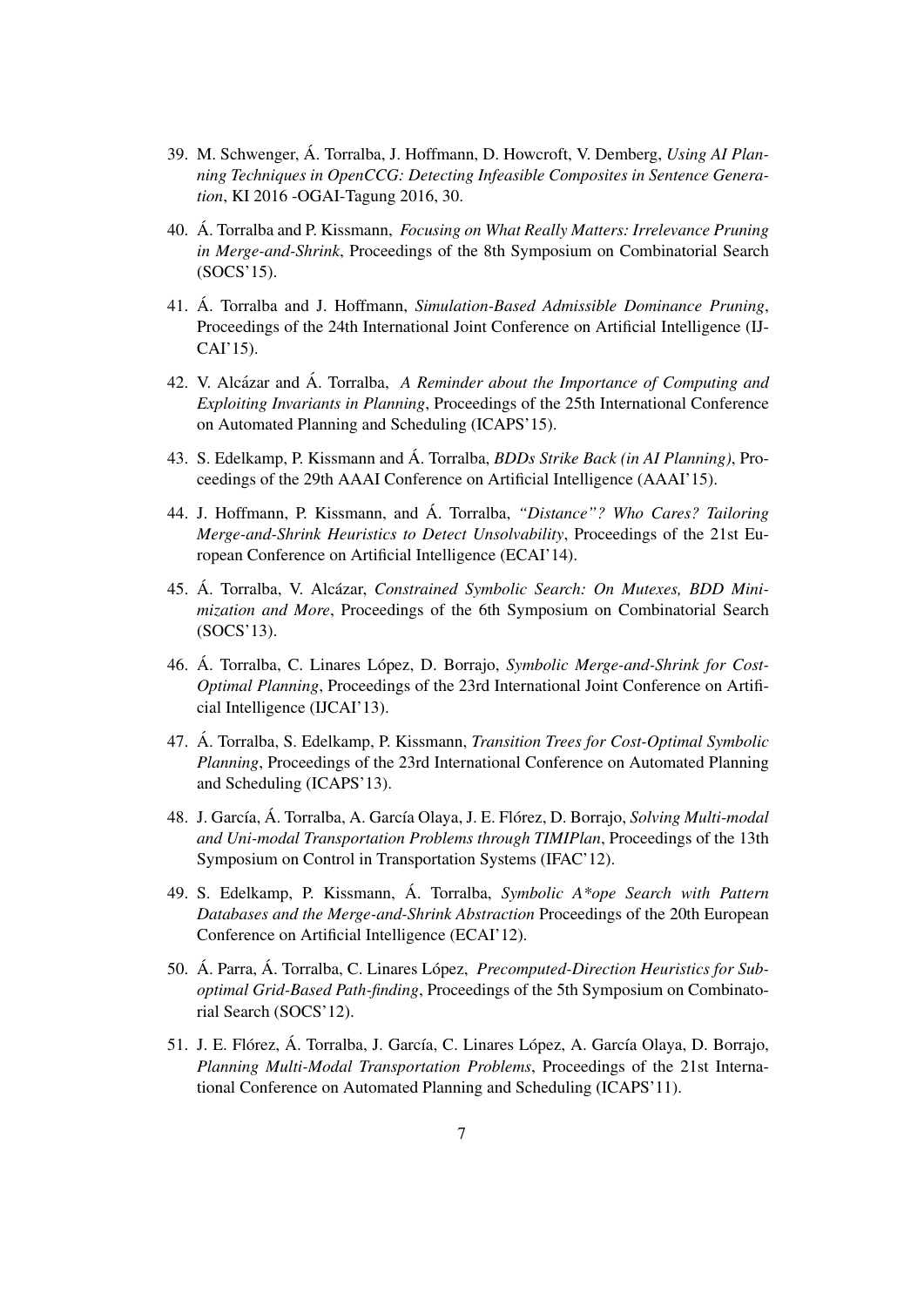52. Á. Torralba, C. Linares López, Size-Independent Additive Pattern Databases for *the Pancake Problem*, Proceedings of the 4th Symposium on Combinatorial Search (SOCS'11).

### Parts of Books

53. J. García, Á. Torralba, J. E. Flórez, D. Borrajo, C. Linares López and A. García Olaya, *TIMIPLAN: A Tool for Transportation Tasks Autonomic Road Transport Support Systems*, Part of the series Autonomic Systems, Springer, pp. 269-285, May 2016.

#### Workshop Papers

- 54. N. S. Johansen, L. B. Kær, J. A. B. Stolberg, R. G. Tollund, N. Hyldig, P. Oktober and A. Torralba ´ *Towards Believable Non-Player Characters with Domain-Independent Planning*, Proceedings of the 2022 Workshop on Scheduling and Planning Applications woRKshop. (SPARK'22).
- 55. M. Greco, A. Torralba, J. A. Baier and H. Palacios ´ *Scaling up ML-based Black-box Planning with Partial STRIPS Models*, Proceedings of the ICAPS'22 Workshop on Reliable Data-Driven Planning and Scheduling (RDDPS'22).
- 56. S. Sievers, D. Gnad and A. Torralba, ´ *Additive Pattern Databases for Decoupled Search*, Proceedings of the 13th Workshop on Heuristic Search for Domain-Independent Planning (HSDIP'21).
- 57. S. Schmid, B. C. Schrenk and Á. Torralba, *NetStack: A Game Approach to Synthesizing Consistent Network Updates*, Proceedings of the workshop Deception against Planning Systems and Planning in Adversarial Conditions (DAPSPAC 2022).
- 58. D. Fišer, Á. Torralba and J. Hoffmann, *Introducing Operator-Potential Heuristics for Symbolic Search*, Proceedings of the 13th Workshop on Heuristic Search for Domain-Independent Planning (HSDIP'21).
- 59. P. Lauer, Á. Torralba, D. Fišer, D. Höller, J. Wichlacz and J. Hoffmann, *Polynomial-Time in PDDL Input Size: Making the Delete Relaxation Feasible for Lifted Planning*, Proceedings of the 13th Workshop on Heuristic Search for Domain-Independent Planning (HSDIP'21).
- 60. A. Torralba, *On the Optimal Efficiency of A*<sup>∗</sup> *with Dominance Pruning*, Proceedings of the 12th Workshop on Heuristic Search for Domain-Independent Planning (HS-DIP'20).
- 61. A. Torralba, J. Seipp, S. Sievers, *Automatic Configuration of Benchmark Sets for Classical Planning*, Proceedings of the 12th Workshop on Heuristic Search for Domain-Independent Planning (HSDIP'20).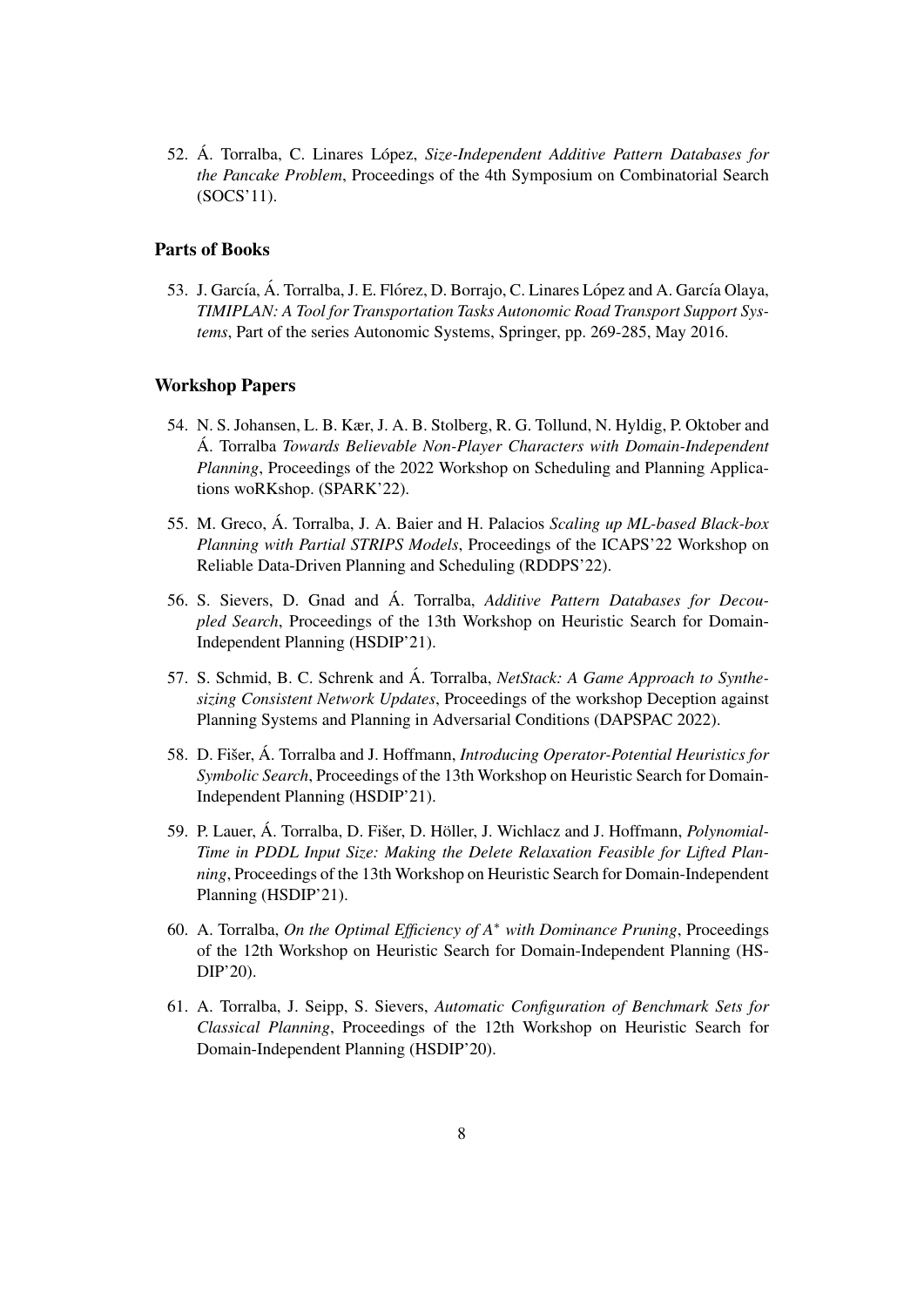- 62. J. Wichlacz, D. Höller, Á. Torralba and J. Hoffmann, *Applying Monte-Carlo Tree Search in HTN Planning*, Proceedings of the 3rd Workshop on Hierarchical Planning (HTNPlan'20).
- 63. J. Wichlacz, A. Torralba, and J. Hoffmann, *Construction-Planning Models in Minecraft*, Proceedings of the 2nd Workshop on Hierarchical Planning (HTN-Plan'19).
- 64. A. Torralba and S. Sievers, *Merge-and-Shrink Task Reformulation for Classical Planning*, Proceedings of the 11th Workshop on Heuristic Search for Domain-Independent Planning (HSDIP'19)
- 65. D. Gnad, A. Torralba, M. Dominguez, C. Areces and F. Bustos, *Learning How to Ground a Plan - Partial Grounding in Classical Planning*, Proceedings of the 11th Workshop on Heuristic Search for Domain-Independent Planning (HSDIP'19)
- 66. A. Torralba, ´ *Completeness-Preserving Dominance Techniques for Satisficing Planning*, Proceedings of the 10th Workshop on Heuristic Search for Domain-Independent Planning (HSDIP'18)
- 67. A. Torralba, ´ *From Qualitative to Quantitative Dominance Pruning*, Proceedings of the 9th Workshop on Heuristic Search for Domain-Independent Planning (HSDIP'17)
- 68. Á. Torralba, C. Linares López, D. Borrajo, *Abstraction Heuristics for Symbolic Bidirectional Search*, Proceedings of the 8th Workshop on Heuristic Search for Domain-Independent Planning (HSDIP'16).
- 69. A. Torralba, D. Gnad, P. Dubbert, J. Hoffmann, ´ *On State-Dominance Criteria in Fork-Decoupled Search*, Proceedings of the 8th Workshop on Heuristic Search for Domain-Independent Planning (HSDIP'16).
- 70. A. Torralba and J. Hoffmann, *Simulation-Based Admissible Dominance Pruning*, Proceedings of the 7th Workshop on Heuristic Search for Domain-Independent Planning (HSDIP'15).
- 71. J. Hoffmann, P. Kissmann, and A. Torralba, *"Distance"? Who Cares? Tailoring Merge-and-Shrink Heuristics to Detect Unsolvability*, Proceedings of the 6th Workshop on Heuristic Search for Domain-Independent Planning (HSDIP'14).
- 72. S. Edelkamp, P. Kissmann, A. Torralba ´ *Symbolic A*<sup>∗</sup> *Search with Pattern Databases and the Merge-and-Shrink Abstraction* Proceedings of the 4th Workshop on Heuristic Search for Domain-Independent Planning (HSDIP'12).
- 73. S. Edelkamp, P. Kissmann, A. Torralba, ´ *Lex-Partitioning: A New Option for BDD Search*, First Workshop on GRAPH Inspection and Traversal Engineering, GRAPHITE 2012.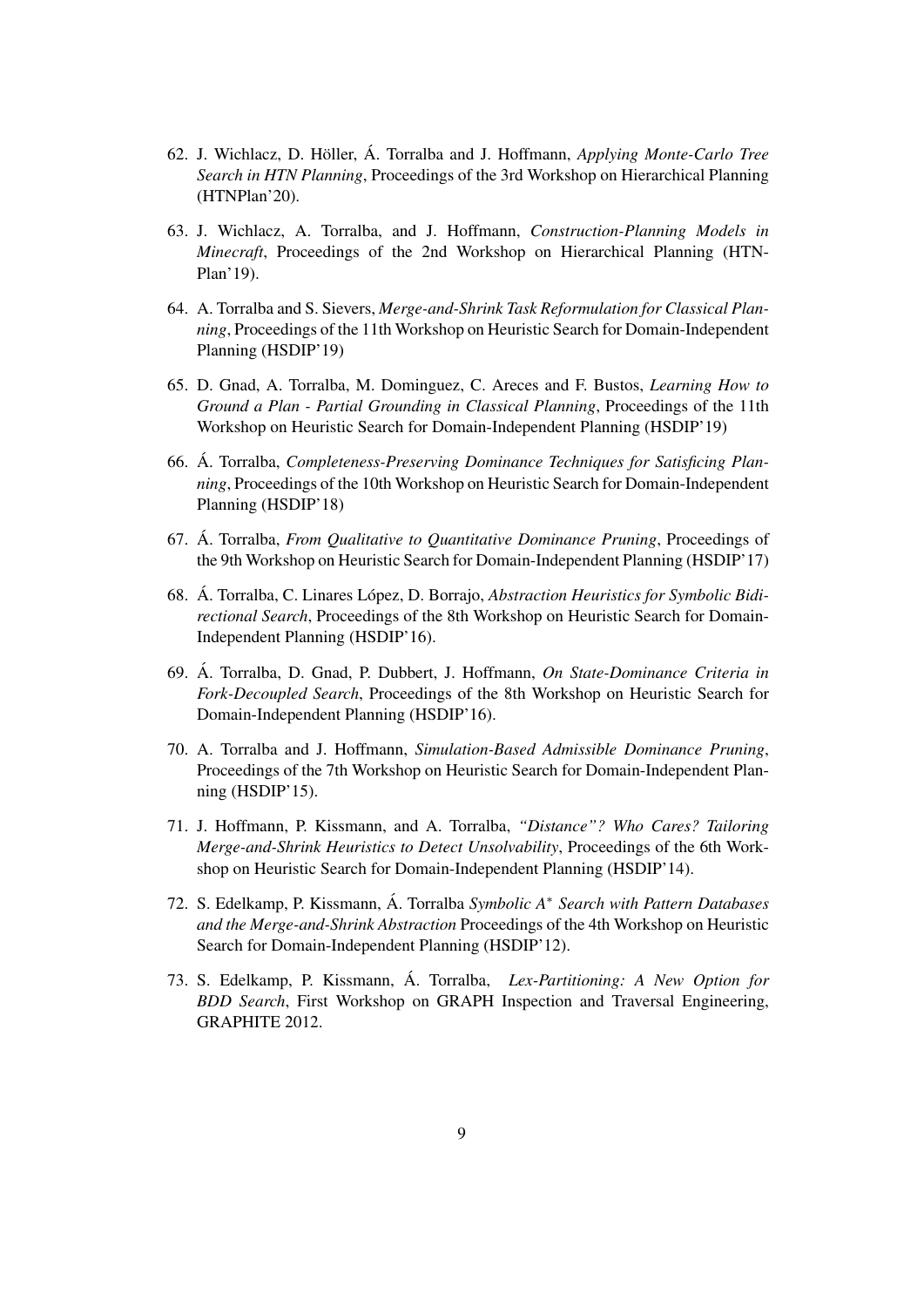#### Other Publications

- 74. D. Gnad, A. Torralba, M. Dominguez and C. Areces, *IPALAMA Planner Abstract*, in Proceedings of the Sparkle Planning Challenge 2019, at ICAPS'19.
- 75. A. Torralba, *SymPA: Symbolic Perimeter Abstractions for Proving Unsolvability*, in Proceedings of the 1st Unsolvability International Planning Competition (IPC 2016), at ICAPS'16.
- 76. A. Torralba J. Hoffmann, and P. Kissmann, *MS-Unsat and SimulationDominance: Merge-and-Shrink and Dominance Pruning for Proving Unsolvability*, in Proceedings of the 1st Unsolvability International Planning Competition (IPC 2016), at ICAPS'16.
- 77. D. Gnad, A. Torralba, J. Hoffmann, and M. Wehrle, *Decoupled Search for Proving Unsolvability*, in Proceedings of the 1st Unsolvability International Planning Competition (IPC 2016), at ICAPS'16.
- 78. A. Torralba, V. Alcázar, P. Kissmann and S. Edelkamp *cGamer: Constrained Gamer*, in Proceedings of the 8th International Planning Competition (IPC 2014) at ICAPS'14.
- 79. A. Torralba, V. Alcázar, C. Linares López and D. Borrajo, *SPM&S Planner: Symbolic Perimeter Merge-and-Shrink*, in Proceedings of the 8th International Planning Competition (IPC 2014) at ICAPS'14.
- 80. A. Torralba, V. Alcázar and D. Borrajo, SymBA<sup>∗</sup>: A Symbolic Bidirectional A<sup>∗</sup> Plan*ner*, in Proceedings of the 8th International Planning Competition (IPC 2014) at ICAPS'14.

### **Teaching**

### Main Lectures and Seminars

| Spring 2022   | Algorithms and Computability, Core lecture at Bachelor in Software, Aal-<br>borg University. (co-lectured with Bin Yang)                                                                        |
|---------------|-------------------------------------------------------------------------------------------------------------------------------------------------------------------------------------------------|
| Spring $2022$ | Algorithms and Satisfability, Core lecture at Bachelor in Computer Sciences,<br>Aalborg University. (co-lectured with Bin Yang)                                                                 |
| Autumn 2021   | Specialization course in Machine Intelligence, Spezialized lecture at Master<br>in Software and Computer Science, Aalborg University. (co-lectured with<br>Manfred Jäger and Thomas D. Nielsen) |
| Spring 2021   | <i>Algorithms and Computability, Core lecture at Bachelor in Software, Aal-</i><br>borg University. (co-lectured with Bin Yang and Dalin Zhang)                                                 |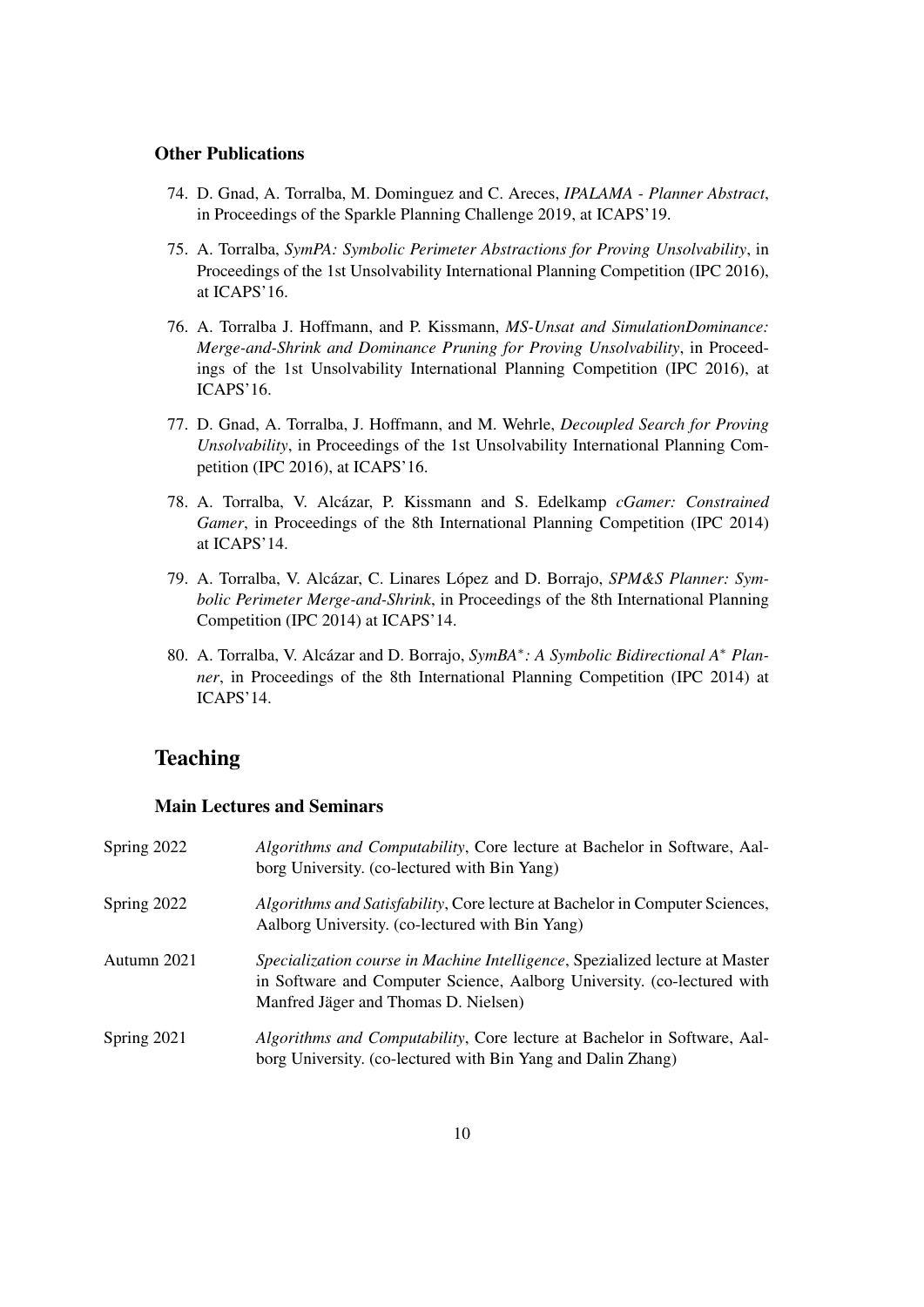| Spring 2021          | Algorithms and Satisfability, Core lecture at Bachelor in Computer Sciences,<br>Aalborg University. (co-lectured with Bin Yang and Dalin Zhang)                                     |
|----------------------|-------------------------------------------------------------------------------------------------------------------------------------------------------------------------------------|
| Spring 2021          | Automated Planning Tools for Intelligent Decision Making, PhD Courses,<br>Aalborg University. (co-lectured with Kim G. Larsen, Peter Nielsen, Peter<br>Gjl Jensen and Inkyung Sung) |
| Summer 2019          | Artificial Intelligence, Core Lecture, Saarland University. (co-lectured with<br>Jana Koehler)                                                                                      |
| Winter $2018 - 2019$ | AI Planning, Specialized Lecture in Artificial Intelligence, Saarland Univer-<br>sity.                                                                                              |
| Summer 2018          | Artificial Intelligence, Core Lecture, Saarland University. (co-lectured with<br>Wolfgang Wahlster)                                                                                 |
| Summer 2017          | Artificial Intelligence, Core Lecture, Saarland University. (co-lectured with<br>Jörg Hoffmann and Wolfgang Wahlster)                                                               |
| Winter 2016 - 2017   | Automatic Planning, Specialized Lecture in Artificial Intelligence, Saarland<br>University. (co-lectured with Jörg Hoffmann)                                                        |
| Summer 2017          | Search Problems in Natural Language Processing, Seminar, Saarland Uni-<br>versity. (co-lectured with Jörg Hoffmann)                                                                 |
| Winter 2016 - 2017   | Search Problems in Natural Language Processing, Seminar, Saarland Uni-<br>versity. (co-lectured with Jörg Hoffmann)                                                                 |
| Summer 2016          | Admissible Search Enhancements, Seminar, Saarland University. (co-<br>lectured with Jörg Hoffmann, Daniel Gnad, and Marcel Steinmetz)                                               |
| Winter $2015 - 2016$ | Automatic Planning, Specialized Lecture in Artificial Intelligence, Saarland<br>University. (co-lectured with Jörg Hoffmann)                                                        |
| Winter $2015 - 2016$ | Admissible Search Enhancements, Seminar, Saarland University. (co-<br>lectured with Jörg Hoffmann, Daniel Gnad, and Marcel Steinmetz)                                               |
| Summer 2015          | Heuristic Search for MDPs, Seminar, Saarland University. (co-lectured with<br>Jörg Hoffmann and Peter Kissmann)                                                                     |
| Winter $2014 - 2015$ | Heuristic Search for MDPs, Seminar, Saarland University. (co-lectured with<br>Jörg Hoffmann and Peter Kissmann)                                                                     |
| Summer 2014          | Planning and Learning, Seminar, Saarland University. (co-lectured with<br>Jörg Hoffmann and Peter Kissmann)                                                                         |
|                      |                                                                                                                                                                                     |

# Teaching Assistant

Winter 2017 – 2018 *Automatic Planning*, Specialized Lecture in Artificial Intelligence, Saarland University. (co-assistant with Cosmina Croitoru)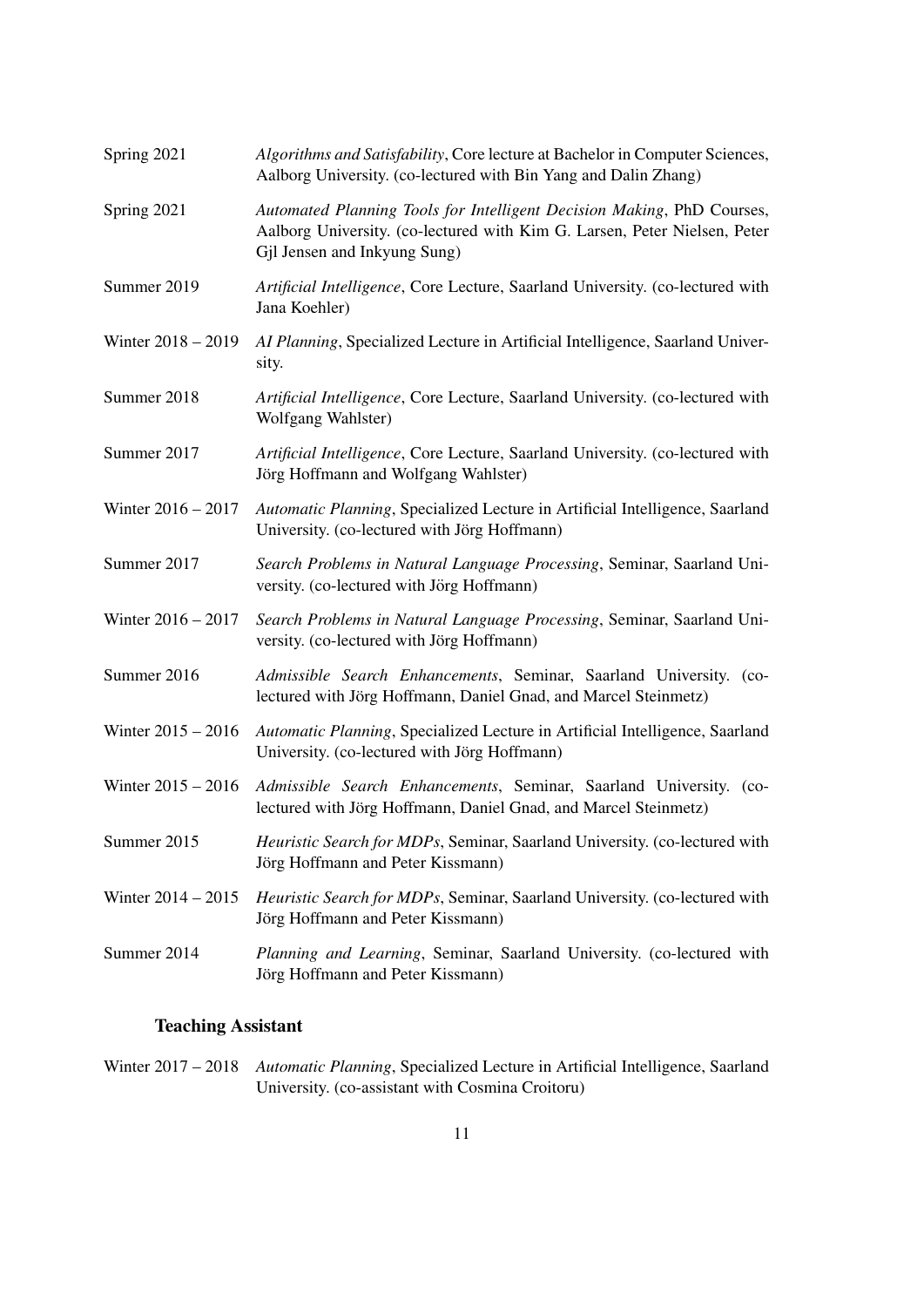| Summer 2016          | Artificial Intelligence, Core Lecture, Saarland University. (co-assistant with<br>Daniel Gnad, Marcel Steinmetz and student tutors)            |
|----------------------|------------------------------------------------------------------------------------------------------------------------------------------------|
| Summer 2015          | Artificial Intelligence, Core Lecture, Saarland University. (co-assistant with<br>Daniel Gnad, Marcel Steinmetz and student tutors)            |
| Winter $2014 - 2015$ | Automatic Planning, Specialized Lecture in Artificial Intelligence, Saarland<br>University. (co-assistant with Peter Kissmann and Daniel Gnad) |
| Summer 2014          | Artificial Intelligence, Core Lecture, Saarland University. (co-assistant with<br>Peter Kissmann and student tutors)                           |
| Winter $2013 - 2014$ | Heuristic Search and Optimization, Core Lecture, Universidad Carlos III de<br>Madrid. (co-assistant with Jesús Virseda)                        |
| Winter $2012 - 2013$ | Heuristic Search and Optimization, Core Lecture, Universidad Carlos III de<br>Madrid. (co-assistant with Vidal Alcázar)                        |
| Winter $2011 - 2012$ | Heuristic Search and Optimization, Core Lecture, Universidad Carlos III de<br>Madrid. (co-assistant with Vidal Alcázar)                        |
| Winter $2010 - 2011$ | <i>Programming, Core Lecture, Universidad Carlos III de Madrid.</i>                                                                            |

# Problem Based Learning<sup>[1](#page-11-0)</sup>

Project supervisor for PBL projects on the following topics:

| Spring 2022 | BSc Project Development of Complex Software Systems on DAT6: 1 group,<br><b>Aalborg University</b> |
|-------------|----------------------------------------------------------------------------------------------------|
| Spring 2022 | BSc Project Development of Cyber Physical Systems on SW6: 2 group, Aal-<br>borg University         |
| Spring 2022 | <i>Reliable Innovative Systems on IT8</i> : 1 group, Aalborg University                            |
| Spring 2022 | <i>Reliable Innovative Systems on DAT8</i> : 1 group, Aalborg University                           |
| Autumn 2021 | Semantics and Verification on DAT9: 1 group, Aalborg University                                    |
| Autumn 2021 | Secure, Scalable and Useful Systems on DAT7: 2 groups, Aalborg University                          |
| Autumn 2021 | Secure, Scalable and Useful Systems on IT7: 3 groups, Aalborg University                           |
| Autumn 2021 | Experimental/Theory-driven Data Analysis and Modeling on DAT5: 1<br>groups, Aalborg University     |

<span id="page-11-0"></span><sup>1</sup>Pedagogical model of the Aalborg University consisting of Learning by Problem Oriented Methods: <https://www.en.aau.dk/about-aau/aalborg-model-problem-based-learning/>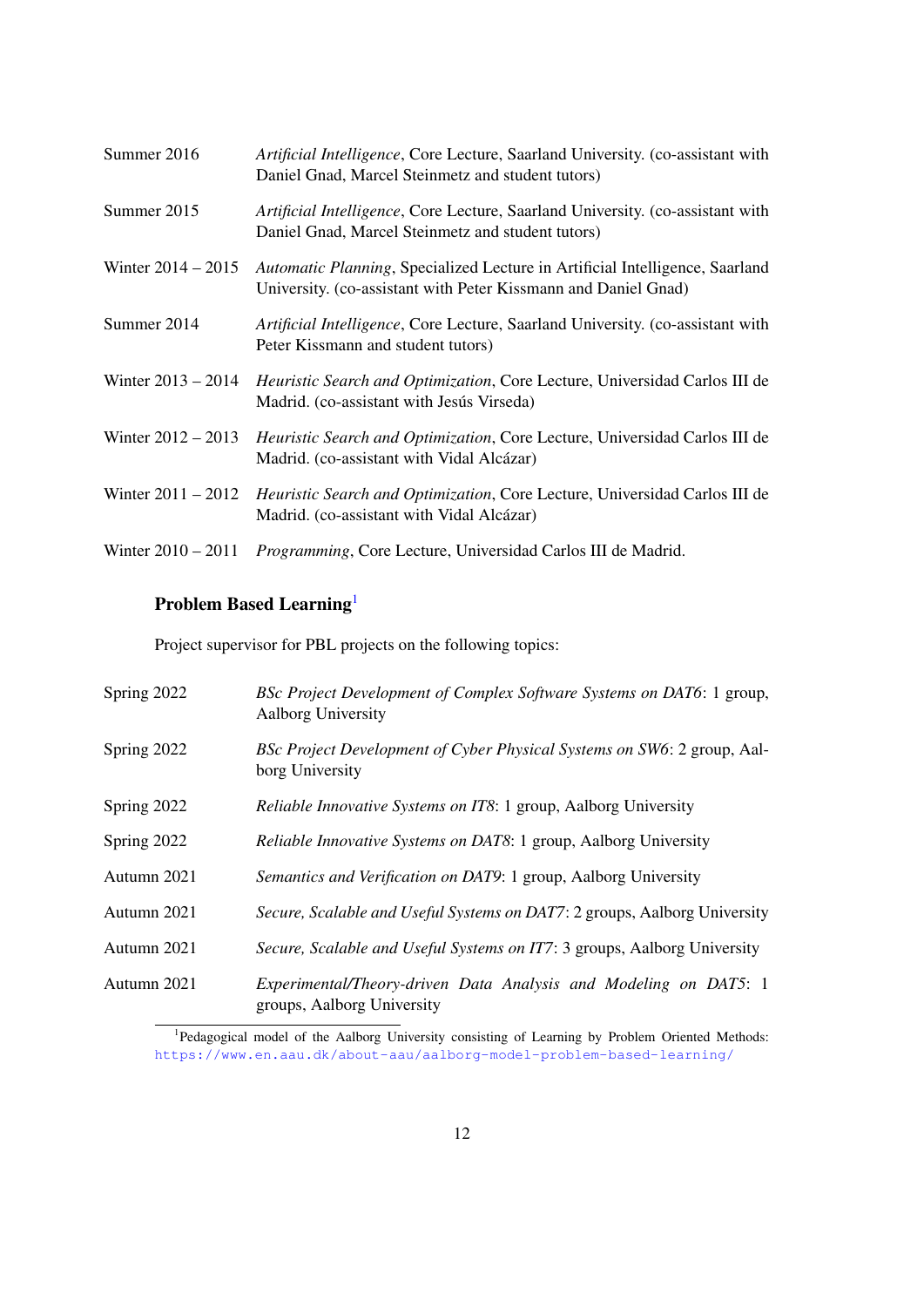| Spring 2021 | BSc Project Development of Complex Software Systems on DAT6: 1 group,<br>Aalborg University    |
|-------------|------------------------------------------------------------------------------------------------|
| Autumn 2020 | Experimental/Theory-driven Data Analysis and Modeling on DAT5: 2<br>groups, Aalborg University |
| Autumn 2020 | Secure, Scalable and Useful Systems on IT7: 2 groups, Aalborg University                       |

#### Supervision of Master Thesis

- on going *Dynamic Macro-Operators for Automated Planning* by Florian Pham (cosupervised with Jrg Hoffmann), Saarland University.
- 2020 *On Probabilistic Abstraction Heuristics* by Thorsten Klößner (co-supervised with Marcel Steinmetz), Saarland University.
- 2020 *Novelty Pruning for Random Planning Tree Search* by Hanan Othman, Saarland University
- 2019 *Partial Grounding Techniques* by Melis Tanriverdi (co-supervised with Jorg Hoff- ¨ mann and Daniel Gnad), Saarland University.
- 2018 *Conditional Simulation-Based Dominance Pruning* by Anna Wilhelm (cosupervised with Jörg Hoffmann), Saarland University.
- 2017 *Dynamic Merging Strategies for Merge and Shrink Unsolvability Heuristics* by Muhammad Lathif Pambudi (co-supervised with Jörg Hoffmann), Saarland University.
- 2017 *Planning intelligent agents in Minecraft using ActorSim* by Soumya Chakraborty (co-supervised with Jörg Hoffmann), Saarland University.
- 2017 *Planning Methods in Linguistic Distance* by Jeanette Aline Daum (co-supervised with Jörg Hoffmann), Saarland University.
- 2015 *Fork-Decoupled FOND Planning* by Robin Wagner (co-supervised with Jörg Hoffmann and Daniel Gnad), Saarland University.

#### Supervision of Bachelor Thesis

- 2021 *Inferring Operator Mutexes in Merge-and-Shrink Abstractions by Finding Unusable Transitions* by Lasse Brink Kær, Rasmus Grønkjær Tollund, Kristian Ødum Nielsen and Nicklas Slorup Johansen, Aalborg University.
- 2020 *Saturated Cost Partitioning and Symbolic Pattern Databases* by Tim Arendes (cosupervised with Jörg Hoffmann), Saarland University.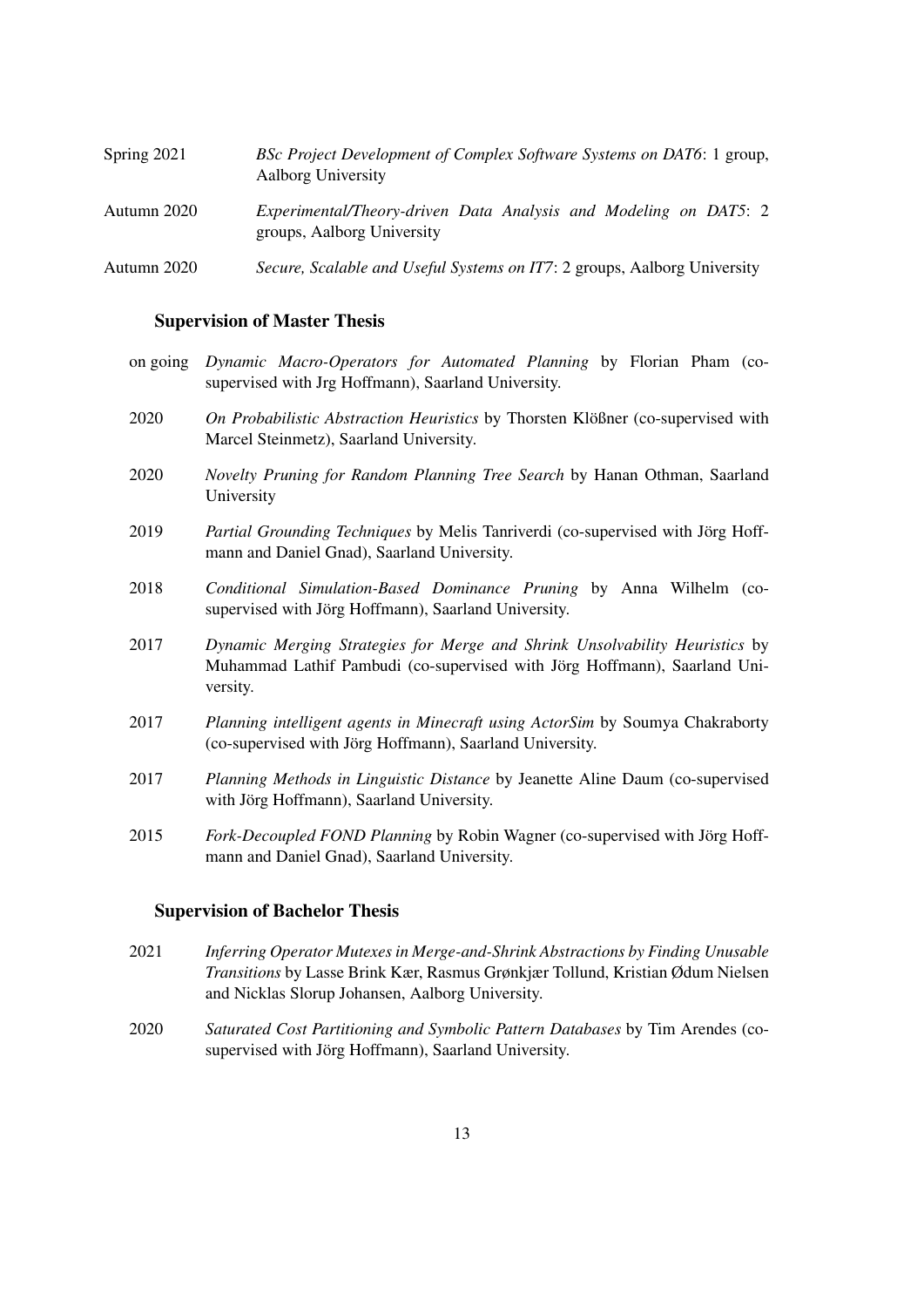| 2020 | Unary Relaxation by Pascal Lauer, co-supervised with Julia Wichlacz, Daniel Höller<br>and Jörg Hoffmann), Saarland University.                                                                                            |
|------|---------------------------------------------------------------------------------------------------------------------------------------------------------------------------------------------------------------------------|
| 2019 | Efficiently Discovering Mutexes for Merge-and-Shrink-Heuristics by Jessica<br>Werner, Saarland University.                                                                                                                |
| 2019 | Comparing and Combining Novelty and Dominance Pruning by Joschka Florenz<br>Groß(co-supervised with Jörg Hoffmann), Saarland University.                                                                                  |
| 2018 | Data structures for Dominance Checking by Florian Pham (co-supervised with Jörg<br>Hoffmann), Saarland University.                                                                                                        |
| 2018 | Human Experiments in Minecraft by Doreen Osmelak (co-supervised with Jörg<br>Hoffmann), Saarland University.                                                                                                              |
| 2016 | An Analysis of OpenCCGs Search Space by Julia Wichlacz (co-supervised with Jörg<br>Hoffmann), Saarland University.                                                                                                        |
| 2016 | Building a Partial Sentence Completion Quality Predictor for OpenCCG by Polina<br>Stadnikova (co-supervised with Jörg Hoffmann and Vera Demberg), Saarland Uni-<br>versity.                                               |
| 2015 | When a Sentence falls apart Using heuristically guided dead end detection in<br>sentence realization by Maximilian Schwenger (co-supervised with Jörg Hoffmann,<br>David Howcraft and Vera Demberg), Saarland University. |
| 2015 | Dominance Pruning Methods for Fork-Decoupled Search by Patrick Dubbert (co-<br>supervised with Jörg Hoffmann and Daniel Gnad), Saarland University.                                                                       |
| 2015 | Search Algorithms and Determinization Heurisitcs in Simulated Pentesting by Luise<br>Odenthal (co-supervised with Jörg Hoffmann), Saarland University.                                                                    |
| 2015 | Búsqueda de caminos en mapas de videojuegos: desarrollo de técnicas de búsqueda<br>de caminos con preprocesamiento para mapas de videojuegos by Álvaro Parra de<br>Miguel, Universidad Carlos III de Madrid.              |
| 2014 | Learning Pattern Collections by Maike Maas (co-supervised with Jörg Hoffmann),<br>Saarland University.                                                                                                                    |
| 2014 | Exploiting Portfolios in the Usage of Learned Pruning Rules for Heuristic Search<br>Planning by Valerie Poser (co-supervised with Jörg Hoffmann and Olivier Buffet),<br>Saarland University.                              |
| 2014 | Understanding the Learning and Usage of Pruning Rules for Heuristic Search Plan-<br>ning by Inken Hagestedt (co-supervised with Jörg Hoffmann, Alan Fern, and Olivier<br>Buffet), Saarland University.                    |
| 2014 | Analizador de posiciones del tablero del Go by Javier Huertas Tato (co-supervised<br>with Daniel Borrajo), Universidad Carlos III de Madrid.                                                                              |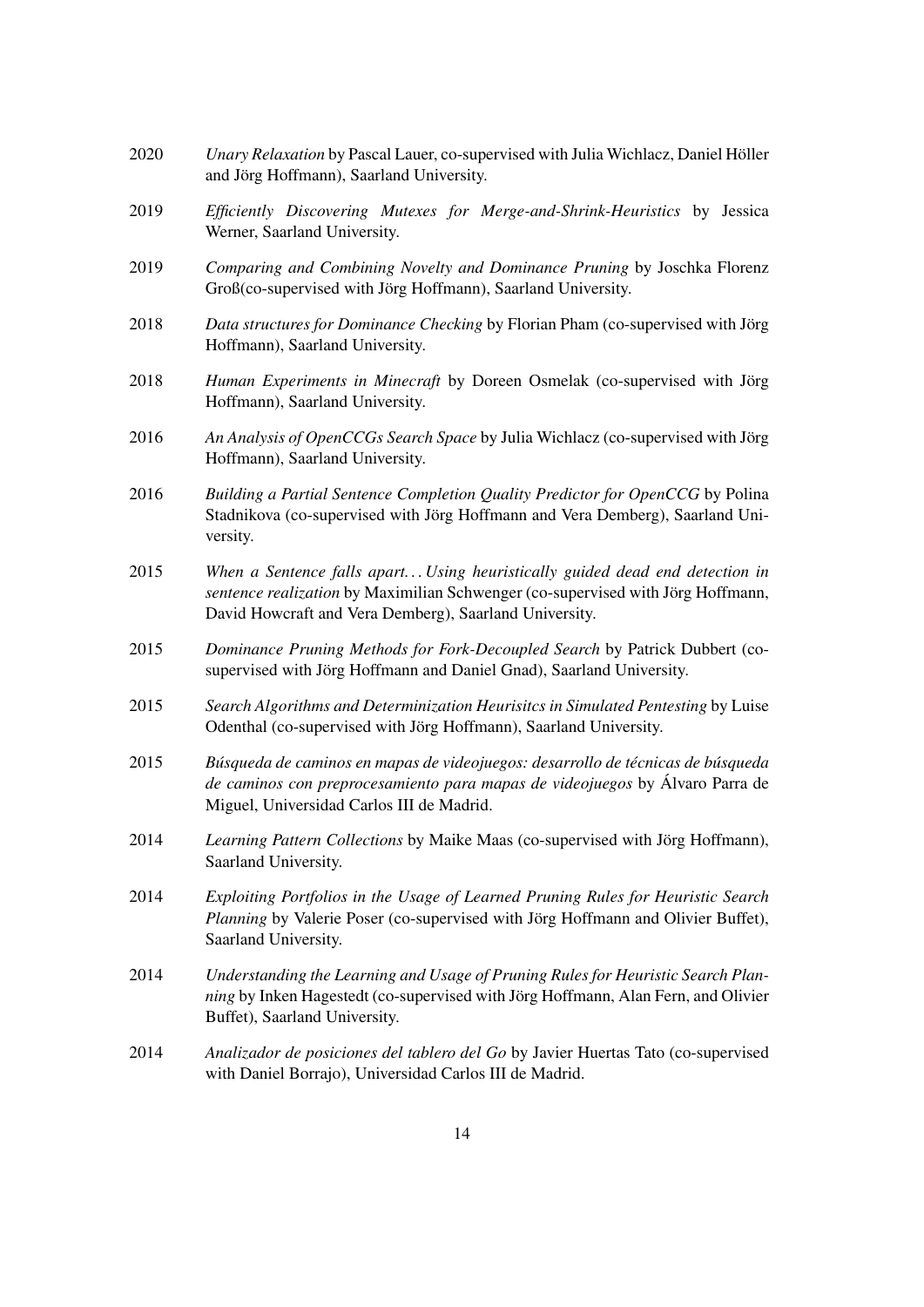2013 *Jaminion: Plataforma de Dominion* by Sergio Durán Vegas, Universidad Carlos III de Madrid.

### Other teaching duties

- Autumn 2021 Semester coordinator for 5th Semester at Bachelor in Computer Sciences, Aalborg University.
- Autumn 2021 Coordinator for pilot project on Online Courses on Artificial Intelligence and Machine Learning at Bachelor in Computer Sciences, Aalborg University.
- 2020–2022 Internal Censor at several courses, Aalborg University.

# Scientific Activities

#### Event Organization

- Organizer of the Doctoral Consortium at International Conference on Automated Planning and Scheduling (ICAPS'20).
- Organizer of the 2018th edition of the International Planning Competition (IPC'18).

#### Workshop Organization

- Organizer of the 13th edition of the Heuristics and Search for Domain-independent Planning Workshop (HSDIP'21).
- Organizer of the 12th edition of the Heuristics and Search for Domain-independent Planning Workshop (HSDIP'20).
- Organizer of the Workshop on the International Planning Competition (WIPC'19).
- Organizer of the 9th edition of the Heuristics and Search for Domain-independent Planning Workshop (HSDIP'17).
- Organizer of the 8th edition of the Heuristics and Search for Domain-independent Planning Workshop (HSDIP'16).

#### Tutorial Organization

- AAAI 2019: An Overview of the International Planning Competition
- ICAPS 2017: Alternatives to Explicit State Space Search: Symbolic Search
- ICAPS 2017: Alternatives to Explicit State Space Search: Decoupled Search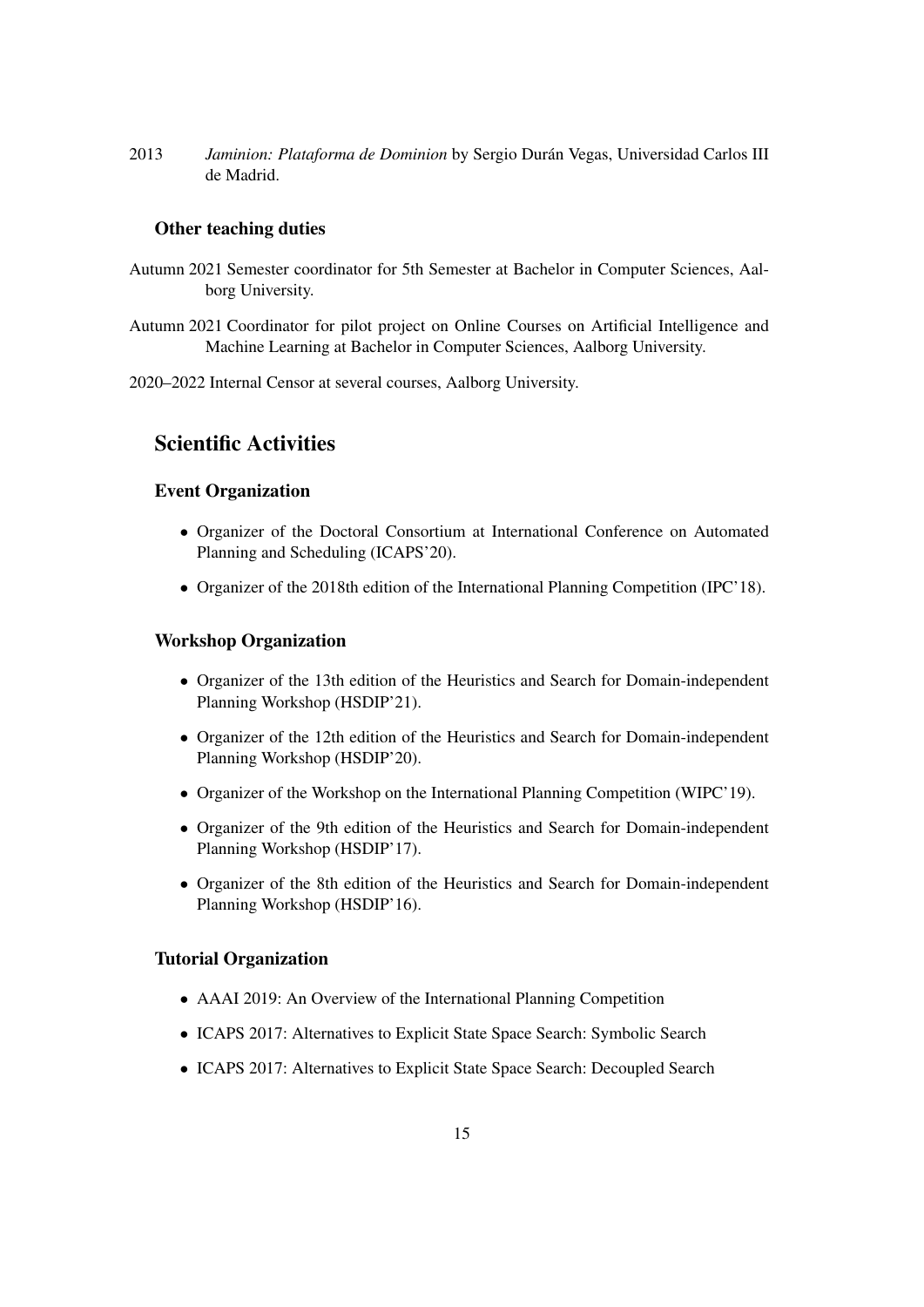### Event Participation

- Mentor at the mentoring program at Doctoral Consortium in the International Conference on Automated Planning and Scheduling (ICAPS'21).
- Talk on "Large-Scale Symbolic Search" in the "International Workshop on Pattern Databases and Large-Scale Search" in Freie Universität Berlin (PDB 18).
- "Panel on the Past, Present, and Future of Domain Independent Heuristic Search" in the 10th edition of the Heuristics and Search for Domain-independent Planning Workshop (HSDIP'18).

### Journal Reviewer

Frequent reviewer for:

- Journal of Computer and System Sciences (JCSS)
- Artificial Intelligence Journal (AIJ)
- Journal of Artificial Intelligence Research (JAIR)
- AI Communications
- Autonomous Agents and Multi-Agent Systems

### Conference Reviewer

- Program Committee of the *15th Symposium on Combinatorial Search (SOCS'22).*
- Program Committee of the *31th International Joint Conference on Artificial Intelligence (IJCAI'22).*
- Senior Program Committee of the *32nd International Conference on Automated Planning and Scheduling (ICAPS'22).*
- Program Committee of the *36th AAAI Conference on Artificial Intelligence (AAAI'22).*
- Program Committee of the *14th Symposium on Combinatorial Search (SOCS'21).*
- Senior Program Committee of the *30th International Joint Conference on Artificial Intelligence (IJCAI'21).*
- Senior Program Committee of the *31st International Conference on Automated Planning and Scheduling (ICAPS'21).*
- Program Committee of the *35th AAAI Conference on Artificial Intelligence (AAAI'21).*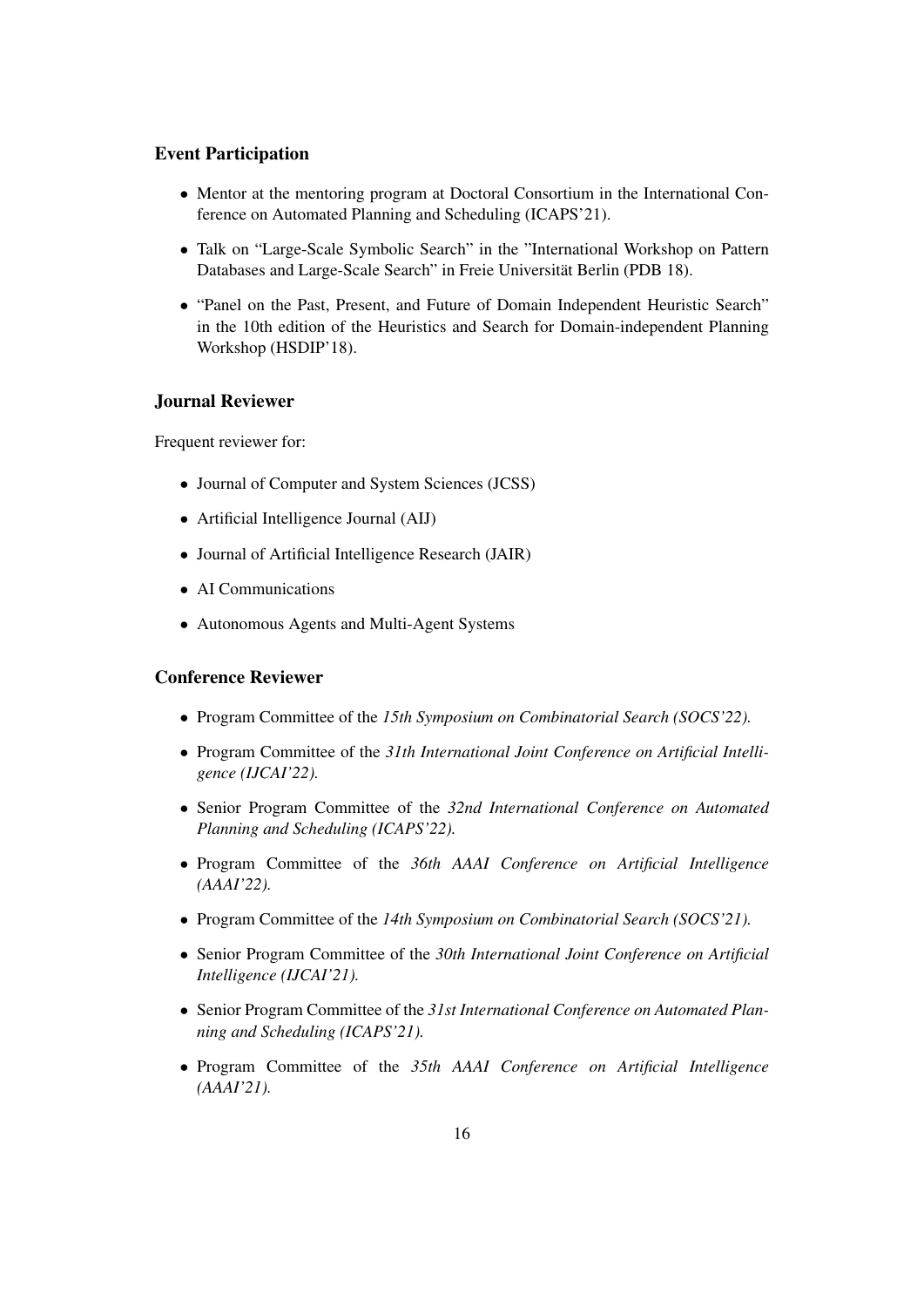- Program Committee of the *13th Symposium on Combinatorial Search (SOCS'20).*
- Program Committee of the *29th International Joint Conference on Artificial Intelligence (IJCAI'20).*
- Program Committee of the *24th European Conference on Artificial Intelligence (ECAI'20).*
- Program Committee of the *30th International Conference on Automated Planning and Scheduling (ICAPS'20).*
- Senior Program Committee of the *34th AAAI Conference on Artificial Intelligence (AAAI'20).*
- Program Committee of the *12th Symposium on Combinatorial Search (SOCS'19).*
- Program Committee of the *28th International Joint Conference on Artificial Intelligence (IJCAI'19).*
- Program Committee of the *Demo-Track of the 28th International Joint Conference on Artificial Intelligence (IJCAI'19).*
- Program Committee of the *29th International Conference on Automated Planning and Scheduling (ICAPS'19).*
- Program Committee of the *33rd AAAI Conference on Artificial Intelligence (AAAI'19).*
- Program Committee of the *11th Symposium on Combinatorial Search (SOCS'18).*
- Program Committee of the *27th International Joint Conference on Artificial Intelli-*gence (IJCAI'18), [2](#page-16-0)-star distinguished member<sup>2</sup>.
- Program Committee of the *Demo-Track of the 27th International Joint Conference on Artificial Intelligence (IJCAI'18).*
- Program Committee of the *28th International Conference on Automated Planning and Scheduling (ICAPS'18).*
- Program Committee of the *32nd AAAI Conference on Artificial Intelligence (AAAI'18).*
- Program Committee of the *10th Symposium on Combinatorial Search (SOCS'17).*
- Program Committee of the *26th International Joint Conference on Artificial Intelligence (IJCAI'17).*
- Program Committee of the *Demo-Track of the 26th International Joint Conference on Artificial Intelligence (IJCAI'17).*

<span id="page-16-0"></span><sup>2</sup><https://www.ijcai-18.org/distinguished-members/>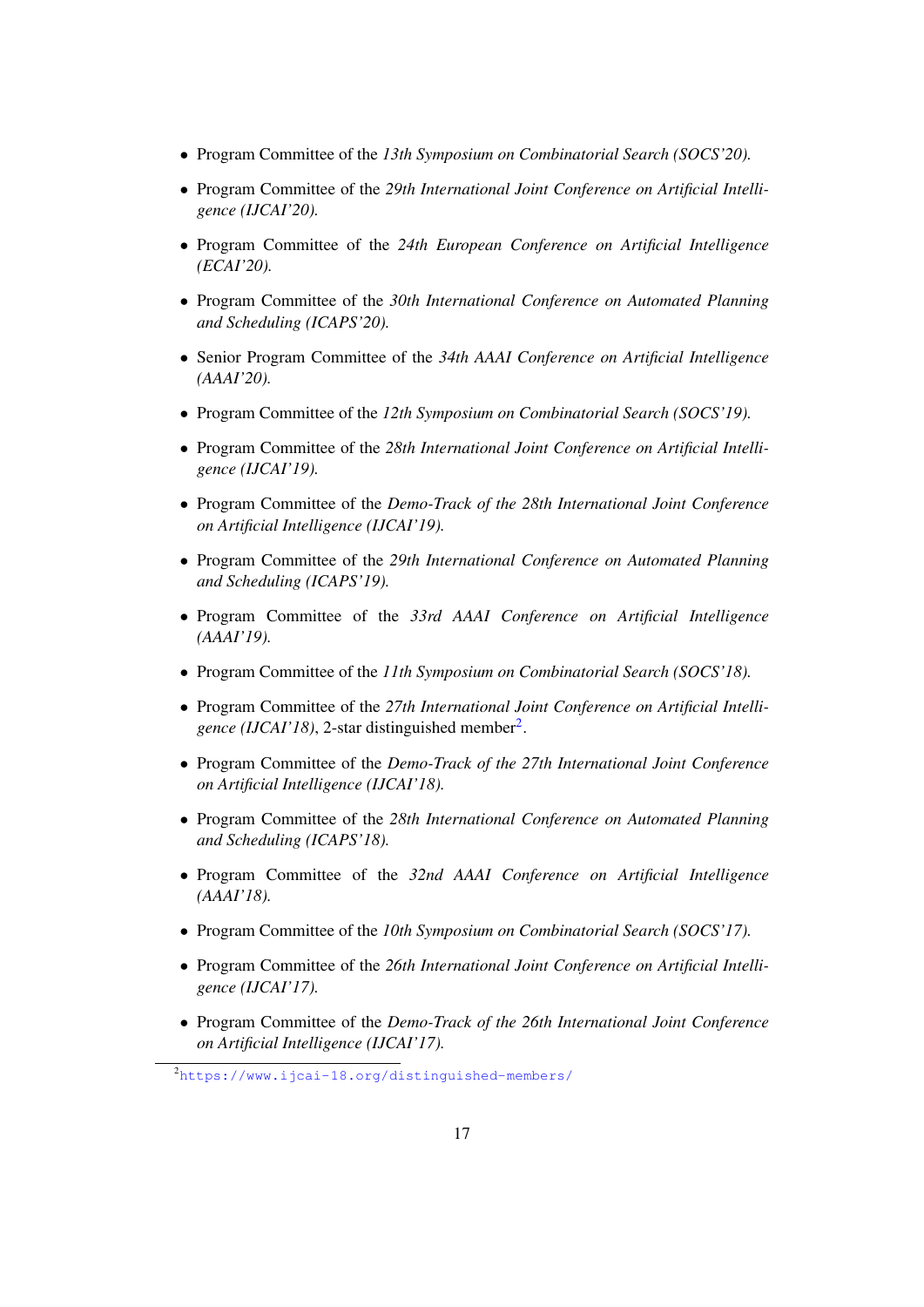- Program Committee of the *27th International Conference on Automated Planning and Scheduling (ICAPS'17).*
- Program Committee of the *31st AAAI Conference on Artificial Intelligence (AAAI'17).*
- Program Committee of the *25th International Joint Conference on Artificial Intelligence (IJCAI'16).*
- Program Committee of the *Demo-Track of the 25th International Joint Conference on Artificial Intelligence (IJCAI'16).*
- Program Committee of the *26th International Conference on Automated Planning and Scheduling (ICAPS'16).*
- Program Committee of the *8th Symposium on Combinatorial Search (SOCS'15).*
- Program Committee of the *24th International Joint Conference on Artificial Intelligence (IJCAI'15).*
- Program Committee of the *29th AAAI Conference on Artificial Intelligence (AAAI'15).*
- Program Committee of the *7th Symposium on Combinatorial Search (SOCS'14).*
- Additional Reviewer of the *25th International Conference on Automated Planning and Scheduling (ICAPS'15).*
- Additional Reviewer of the *24th International Conference on Automated Planning and Scheduling (ICAPS'14).*
- Additional Reviewer of the *6th Symposium on Combinatorial Search (SOCS'13).*
- Additional Reviewer of the *5th Symposium on Combinatorial Search (SOCS'12).*

### Membership in Ph.D. Committees

- February 2022, David Speck, Freiburg University, Germany.
- November 2021, Tobias Skovgaard, Aalborg University, Denmark.
- August 2017, Mittul Singh, Saarland University, Germany.
- March 2017, Isabel Cenamor, Universidad Carlos III de Madrid. Spain.
- May 2016, Stefan Richter, Saarland University, Germany.
- December 2015, Stefan Schuh, Saarland University, Germany.